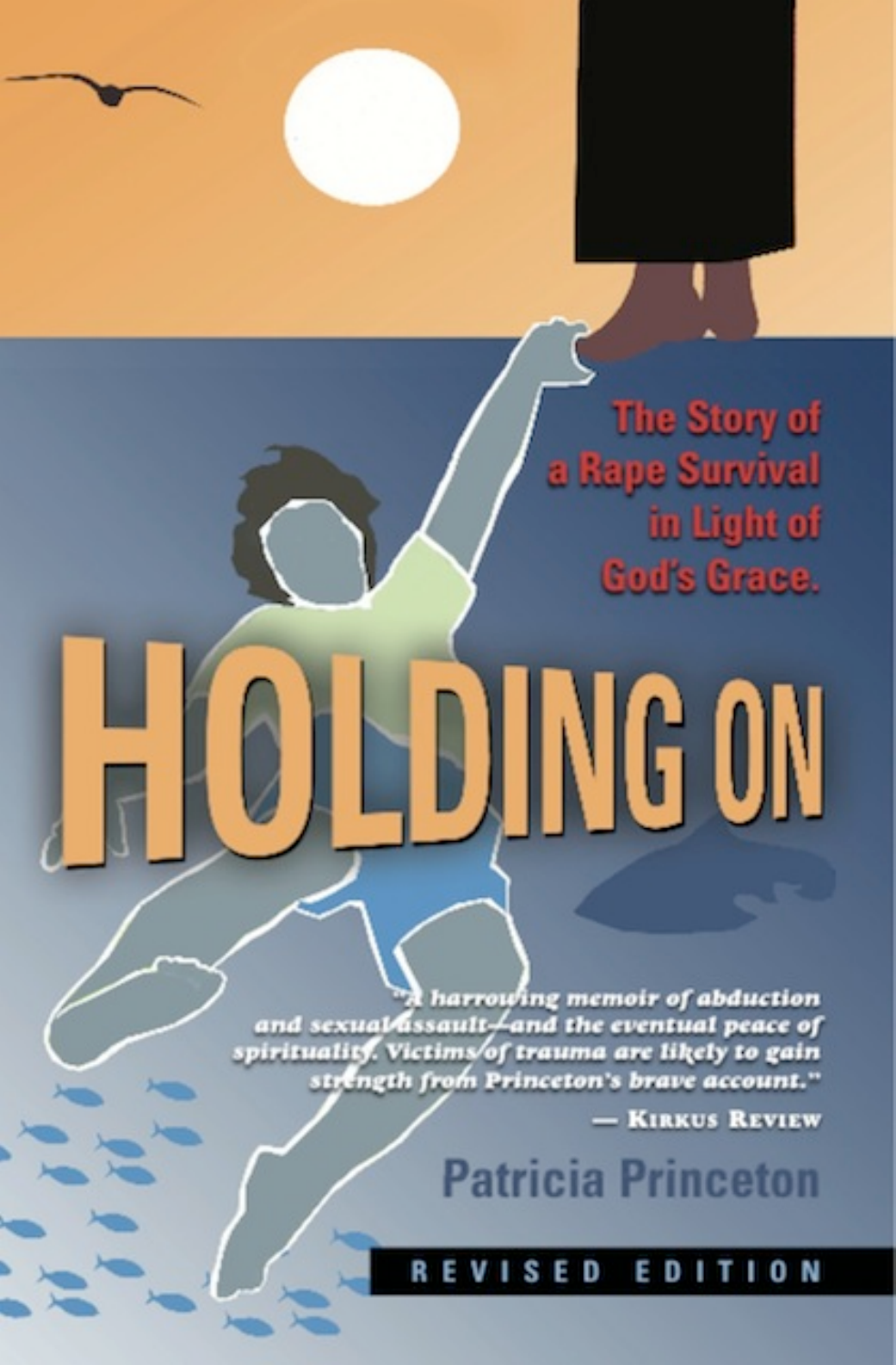

*In her debut book, author Patricia Princeton describes how a chance encounter in 1983 forever changed her life. When a man in line at the drugstore struck up a conversation with her, she thought it was just the innocent flirtation of a harmless stranger. Then, he showed up at her door and what followed was the worst experience of Princeton's life. The man captured and held her prisoner in her home, repeatedly raping her over a 24-hour period.*

# **Holding On**

## **Order the complete book from**

## **Booklocker.com**

http://www.booklocker.com/p/books/7608.html?s=pdf

## **or from your favorite neighborhood or online bookstore.**

**Your free excerpt appears below. Enjoy!**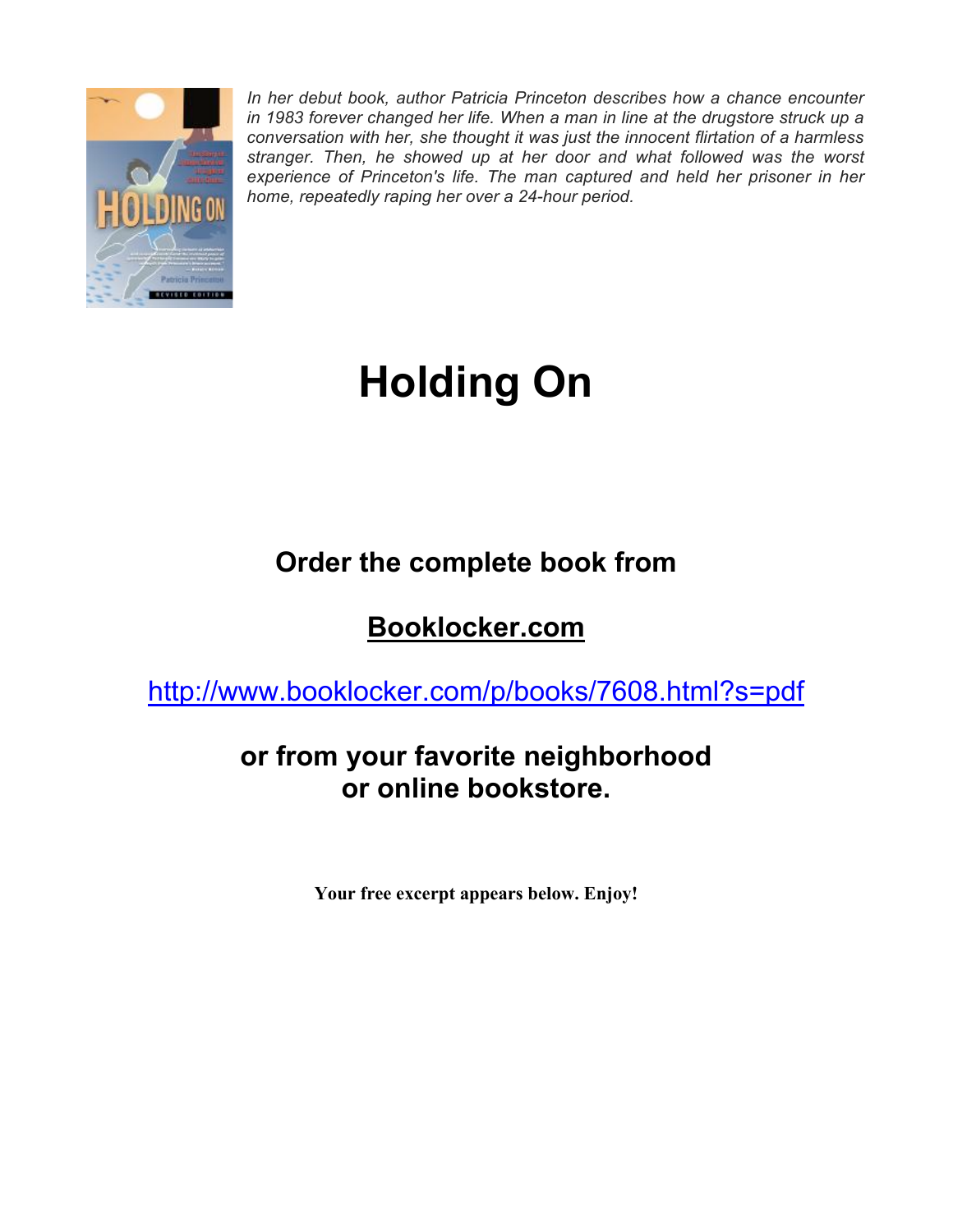## Holding On The Story of a Rape Survival In light of God's Grace

Patricia Princeton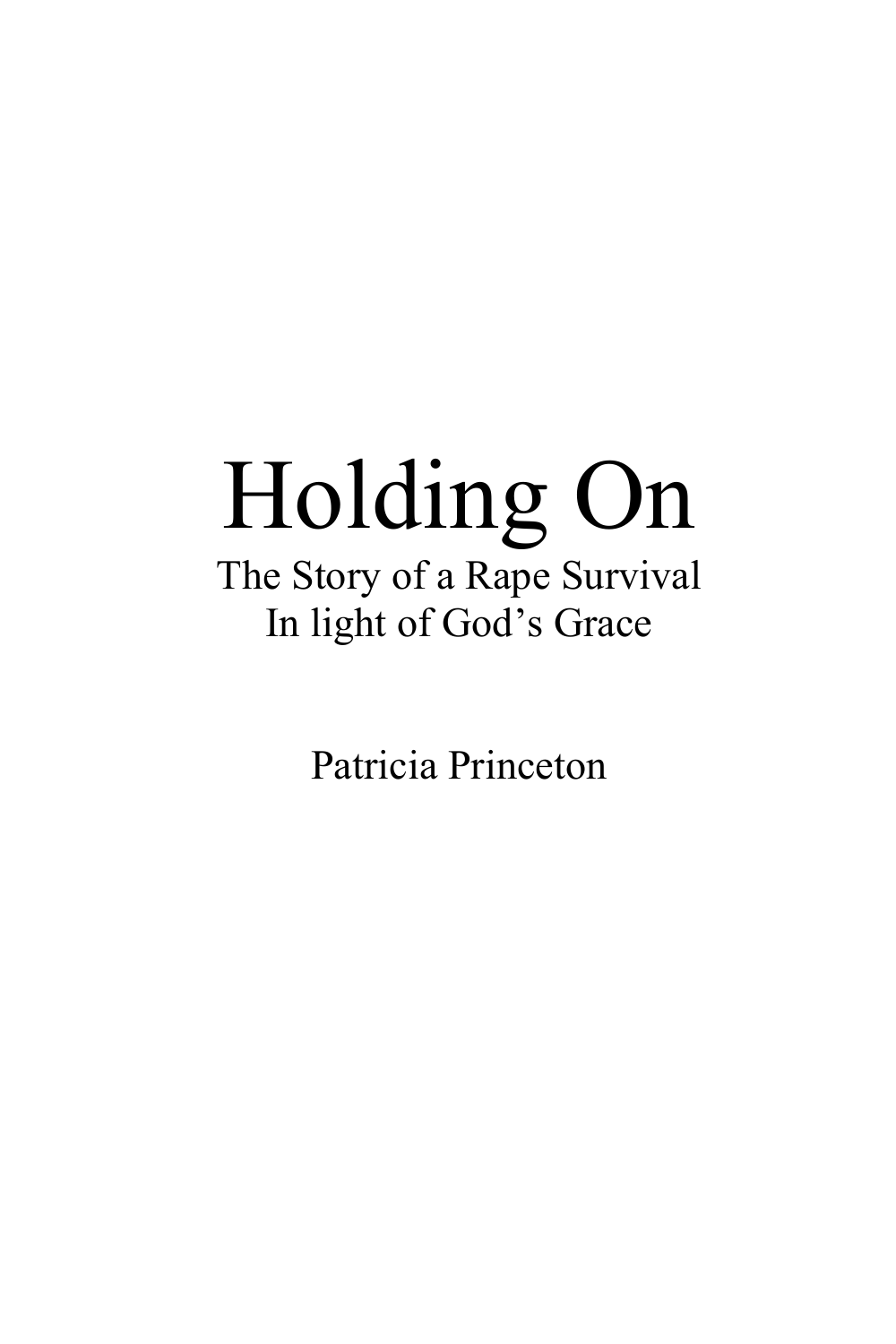Copyright © 2014 Patricia Princeton

ISBN 978-1-63263-348-4

All rights reserved. No part of this publication may be reproduced, stored in a retrieval system, or transmitted in any form or by any means, electronic, mechanical, recording or otherwise, without the prior written permission of the author.

Published by BookLocker.com, Inc., Bradenton, Florida.

Printed in the United States of America.

It recalls the events of nearly three decades ago and Patricia's survival in light of *God's Grace.* 

BookLocker.com, Inc. Published – 2012 First Edition Revised Edition – 2014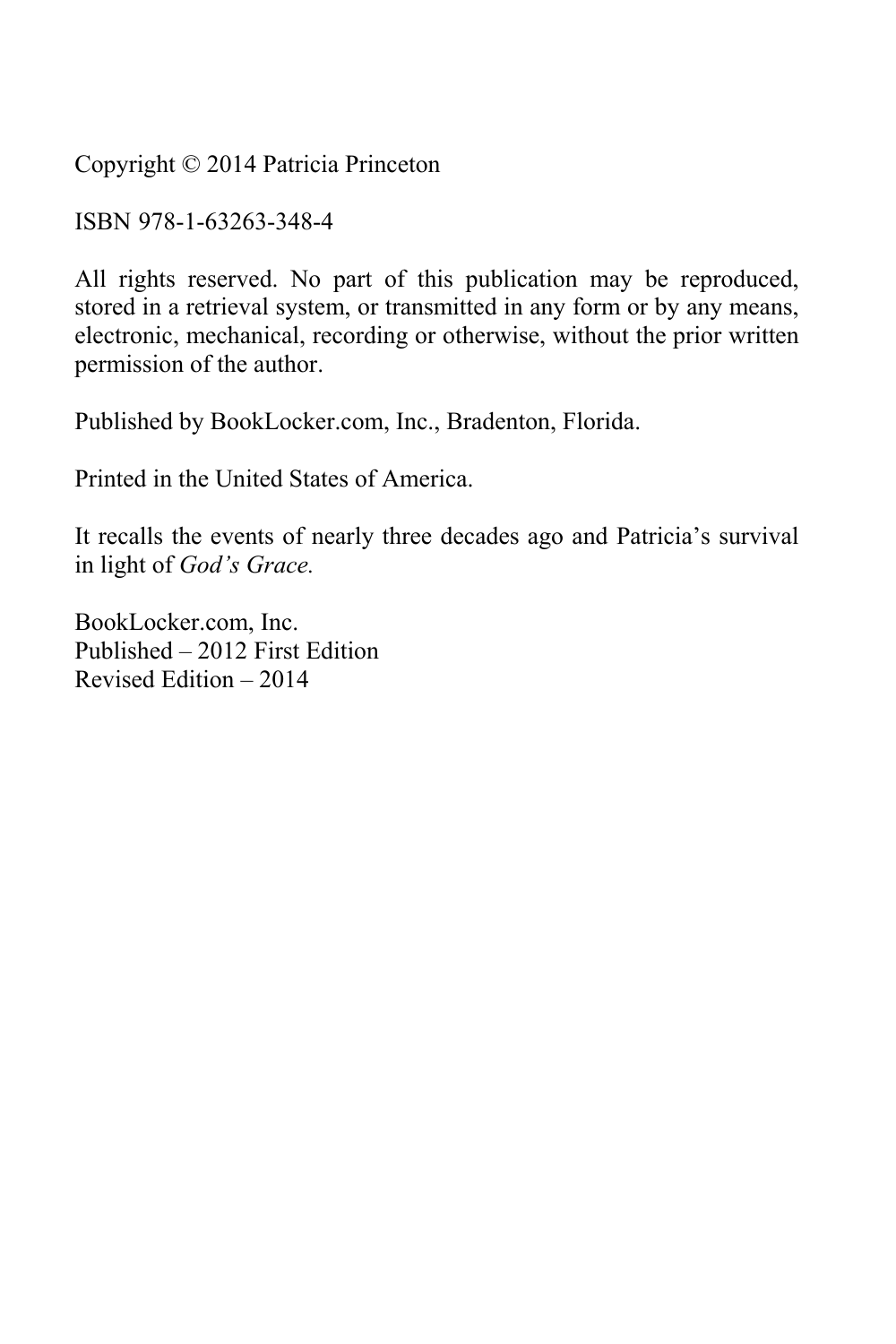#### **Chapter 1 The Meeting**

#### *Psalm 37:32 The wicked lie in wait for the righteous, intent on putting them to death.*

*What do you do when your world is abruptly shattered by a stranger intent on controlling or destroying you? How do you wrap your mind around being the focus of such extreme unexplainable cruelty? Do you ask yourself why me, or what did I do? When those close to you treat you unfairly or hurt your feelings you accept, reject, adjust, endure and move on. But when a total stranger bursts into your comfortable relatively secure world destroying all that is important to you, how do you adjust? How and when do you find the strength to go on? Knowing that there is good and evil in the world is only slightly comforting in the middle of such horror. You have to refuse to allow someone else's actions to destroy you, denying them the final victory.* 

Early in November 1983, I was on my way home from work. Teaching was difficult, challenging, fulfilling, energizing and tiring all at the same time. Seeing kids realize their own hidden talents and efforts recognized in school and in local art contests was really gratifying for me especially when I saw how much pleasure it gave them when they won an award. I was proud of them

I had planned to stop at a neighborhood drugstore to buy a lottery ticket since that week's jackpot was a big one. For some reason, I was late leaving school that day. It was about 5 p.m. and already dark so I knew that if I went straight home I would not be coming back out. Although I was a grown woman, thirty-nine years old and away from home for years, I still had that home-before-dark and don't-go-back-outonce-you-get-there mentality deeply ingrained in my behavior. I ignored that conditioning as well as my reservation and decided to stand in line to buy a lottery ticket.

By ignoring my gut feeling and forgetting that willfulness had consequences was the beginning. The young man in front of me struck up a conversation and I thought I was being polite by just listening and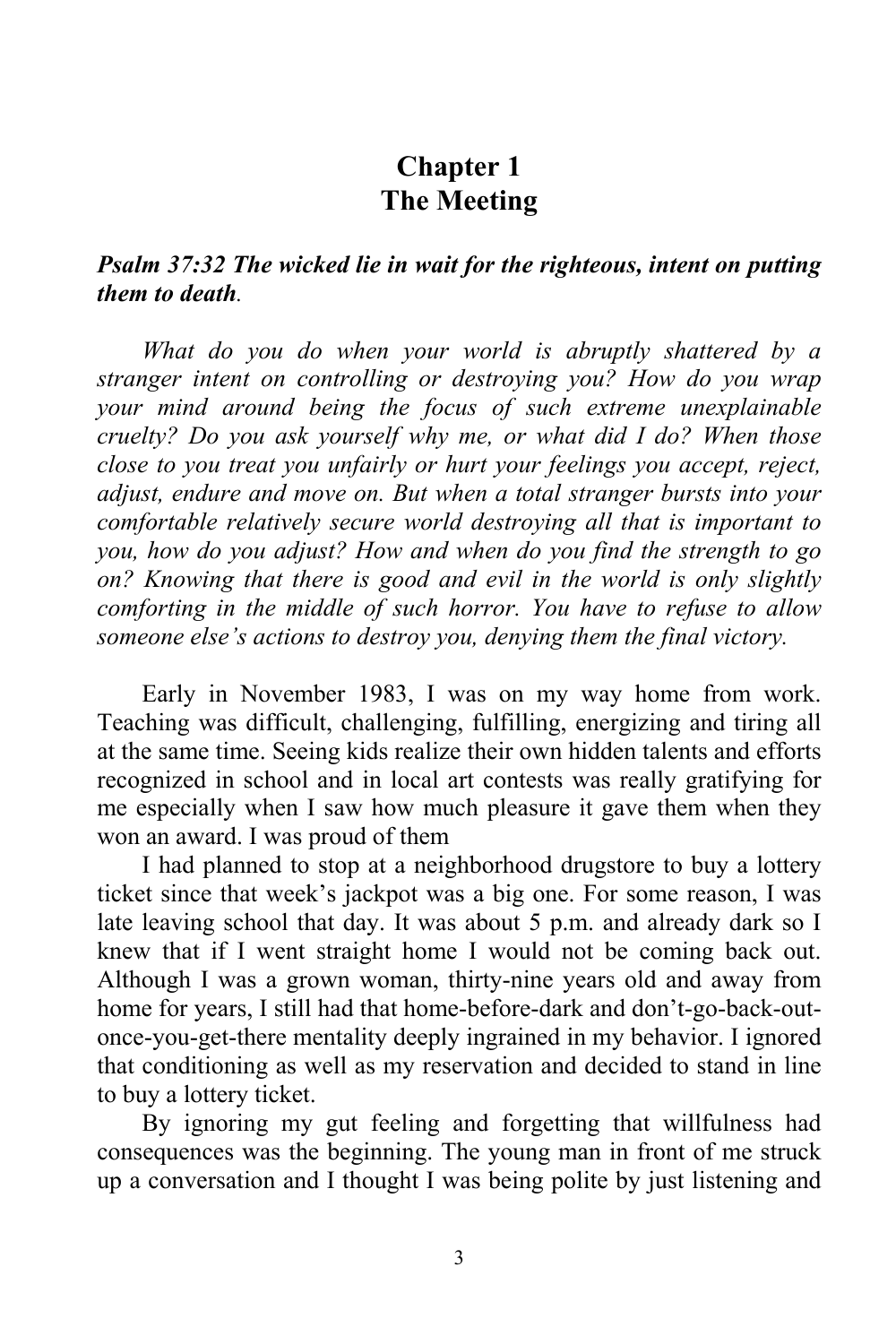#### *Holding On*

responding occasionally. He was a little taller than me with brown skin, a long narrow head and appeared to be muscular. This stranger was chatty and talked about being a karate expert who took part in competitions around the state. He kept shifting from one leg to the other. At some point I must have told him that I lived nearby innocently revealing too much information. In retrospect what seemed like a casual conversation I realized that I gave up a lot of personal information without realizing that this stranger might have been a predator. In further thinking about this encounter, I asked myself what do you do, be perpetually paranoid, defensive, unfriendly and challenging, timid and fearful or polite and venerable. People up to no good can get a lot of seemingly harmless information from you before you realize it. Then it's too late.

I lived in a two-towered high-rise building that shared a common basement. The stranger said he lived in one of those towers about two blocks away. After buying his ticket this stranger waited around, followed me to my car and asked me to give him a ride home. I wasn't comfortable and refused. Some years before, I'd gotten lost going to a faculty party. Being generally trusting, I let a helpful stranger (male) get into my car to direct me to the party. I was read the riot act by my friends for doing that and given all kinds of what-if scenarios. Looking back, I get queasy thinking about how badly that could have turned out.

Although I'd already given up some personal information to this *stranger*, I wasn't about to let him into my car even if he did supposedly live in my building. It was a little awkward but I still said no and drove home. This probably infuriated him but the reservation about letting a persistent stranger into my car outweighed the awkwardness.

I lived on the 17th floor of one of the towers in that controlled entry building. Each tower had its own doorman and shared a roving security guard. Each floor also had a very long straight hallway with elevators in the middle. Only the end apartments had recessed doorways, *a perfect place for somebody to hide*. There was a stairway door at each end of this long hallway. The entry to my apartment was two doors away from the elevator.

For a couple of weeks after that meeting when I'd come home, I would hear the stairway door slam. It always startled me but I dismissed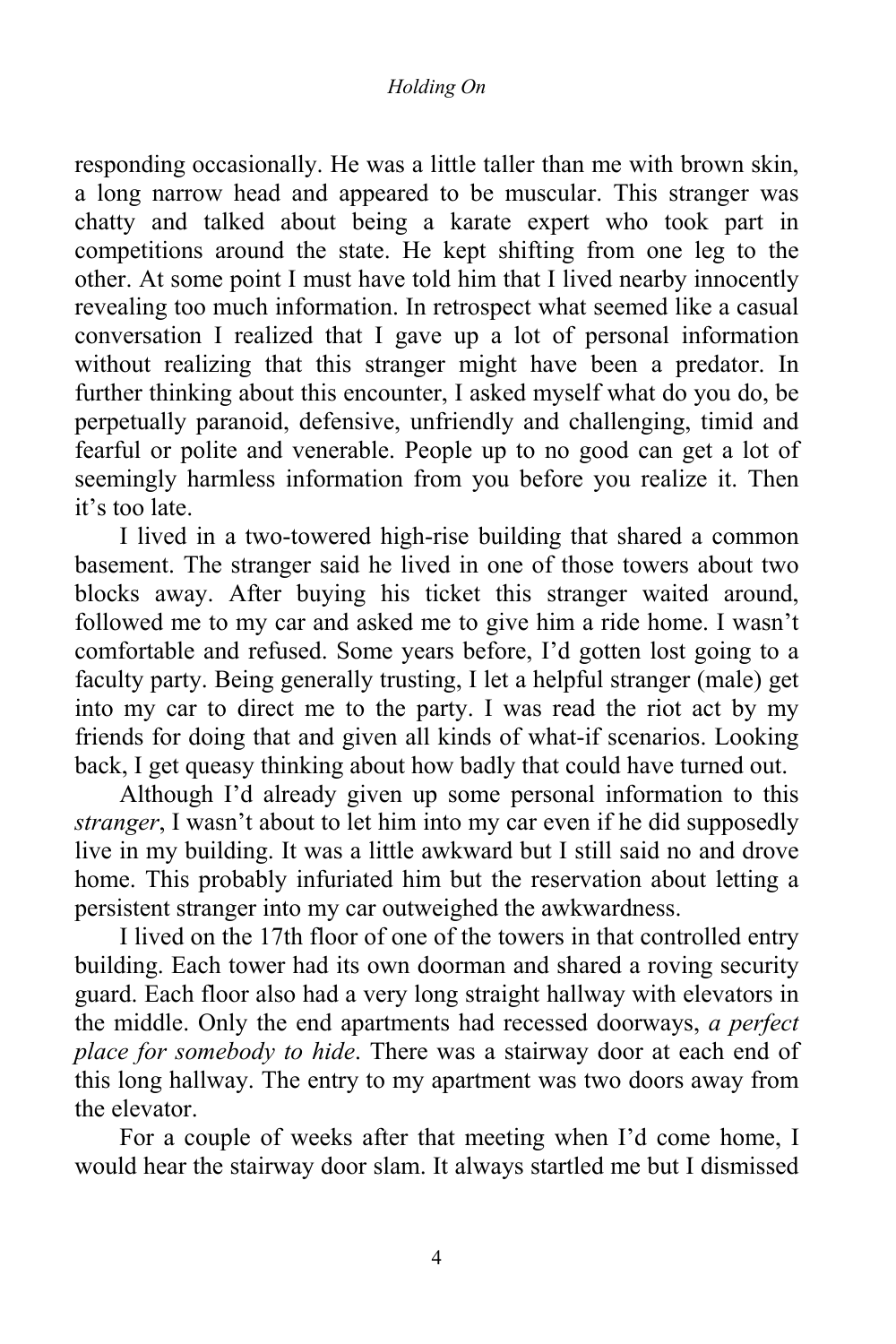it as wind suction. I also knew that if the door were cracked even a little bit the suction would make it slam. The stairway was like a giant wind tunnel if there was even the slightest kind of draft. But, I had an uneasy feeling about the slamming door as though someone was there. But dear God, I wasn't listening to that uneasy feeling.

The Monday before Thanksgiving I got off the elevator, as usual, and no one else was around on the floor. Most people were still at work. There was no one in the hallway. I had just stepped into my apartment and shut the door. Almost immediately there was a knock on the door. I looked through the peephole. The stranger was standing there looking a bit nervous. This was curious and too much of a coincidence. How did he get to my door so quickly when I had seen *no one* in the hallway? *Thinking back, he must have been hiding in the recessed doorway to the apartment at the end of the hall near the stairway door*. *Had I told him what floor I lived on? Did information given up in a supposedly innocent, and polite conversation now going to present a possible danger?* With some reservation, I opened the door just enough to talk to him.

We are taught as children, to be polite and not rude to people, even strangers. Talking through the door didn't even enter my mind even if I did ha*ve an* uneasy feeling. This uneasy conditioning can work against you, especially in an urban setting when you are still functioning in a southern mentality. I don't think I ever acclimated to the northern way of thinking and doing things. Walking that straight line so as not to garner disapproval can cause you not to stand up for yourself. I don't remember what he said but he went away after I said that I had company. He came back the next day again, just minutes after I got home from school. *1 Peter 5:8 be alert and of sober mind. Your enemy the devil prowls around like a roaring lion looking for someone to devour.*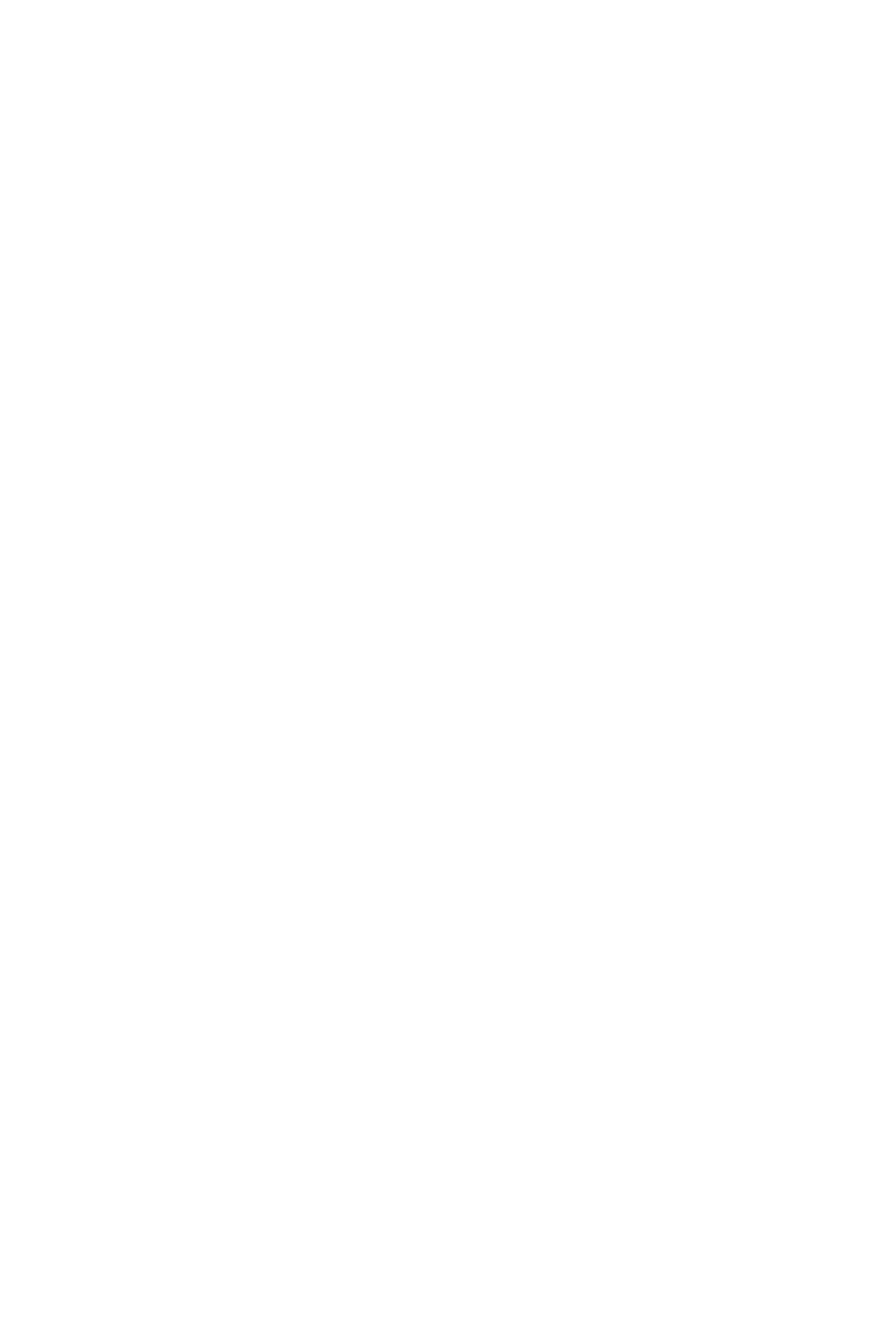#### **Chapter 2 The First Hours (First Assault)**

#### *Psalm 11:2 For look, the wicked bend their bows; they set their arrows against the strings to shoot from the shadows at the upright in heart.*

*People who are intent on doing bad things find a way to accomplish their goals. They sneak, they hide, they pounce and they capture. If we are not aware, not listening to what is going on around us and not in touch with our gut feelings the predators succeed. But, how do you do that without living a totally paranoid existence. After writing this statement I realized that I was describing a jungle with the strong and cunning overpowering the weak and defenseless. Listen to that still small voice in your gut and your head. It will help you to recognize the predators. If you think you need to be polite to someone who is making you uncomfortable, think again. Don't worry about their feelings because they have no concern for yours. They're only intent on achieving their goal.* 

I got home from work the next day, the Tuesday before Thanksgiving, at about 2:15 p.m. the same time as the day before. It would generally take about thirty minutes to get home from school if I didn't stop to run an errand. I was tired so I came straight home. Since I was very excited about Christmas that year, I had already put up my tree complete with decorations. I heaved a great sign of relief, put my tote down, hung my coat in the hall closet and stepped out of my shoes on the foyer floor. It had been a hard and tiring day and I was looking forward to the Thanksgiving break. Usually, I went to visit my brother in New England for the holidays but this year I decided not to travel. I was exhausted and looking forward to a long quiet weekend.

There was a knock on the door. I looked through the peephole. I saw that it was *that guy* again. I remember thinking something like' oh good grief'. I asked myself, how did he get here so fast? I'd just gotten off of the elevator and, just like the day before, nobody had been in the hallway. The day before when he knocked, I told him that I had company and he went away with a funny sheepish guilty look.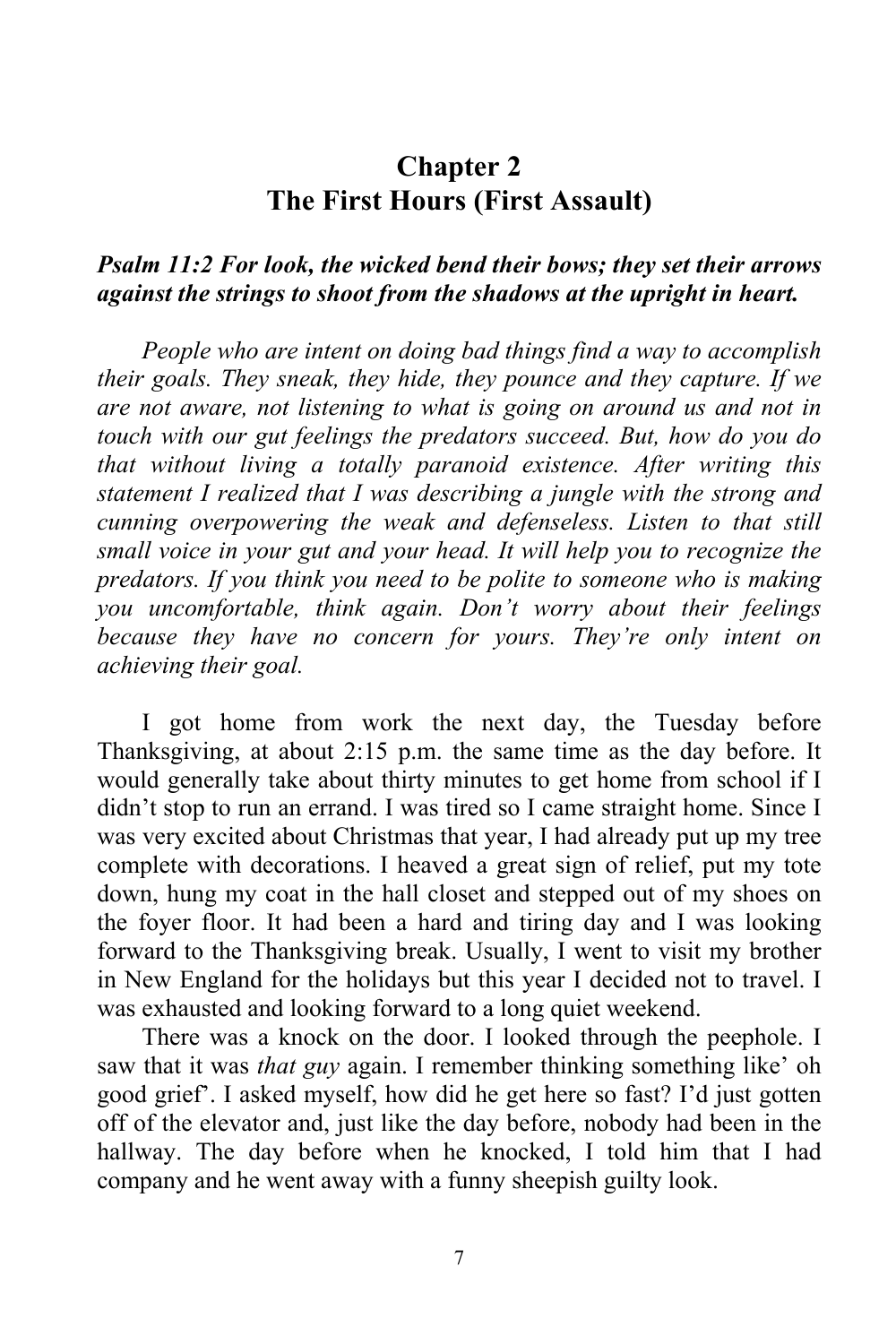Today I was tired, frazzled and with no patience for someone I wasn't interested in. I saw him as an intrusive nuisance. The knock came almost immediately after I stepped inside. He had to have been watching, possibly from the stairway door or the recessed doorway of the end apartment, in order to get to my door so quickly after I'd gotten home. I opened the door about five inches and said to him "Look, I just got home. I'm tired and don't feel like company right now." I realize now that I virtually telegraphed to him that no one else was in the apartment. Inadvertently I had given damaging information to the enemy that I was too tired to recognize. If he had been watching then he knew that nobody else was inside.

He moved toward the door so quickly I was startled and I automatically stepped back as I tried to shut the door. It was an unexpected and aggressive move and I knew he was going to try to push his way in. I tried again to slam the door. Before I knew what was happening I could not shut the door in time and he pushed his way in. I stepped further back saying No repeatedly, loudly and at the same time trying to push him back.

Everything happened so fast. Once inside, he slammed the door behind him. We struggled and he tried to subdue me while I continued to fight him off. He wrestled me to the floor right there in the front hallway, pinning me down with my face smashed against the carpet. Then he took a pair of handcuffs out of one of his pockets. My heart started to beat like a drum. I thought, *Oh my god, oh my god. This is serious! He's not kidding!* He put the handcuff on one of my wrists. I was still fighting. Pinned down with my head to the floor, I remember him saying he wouldn't hurt me if I stopped fighting him. I stopped and he cuffed both wrists together and pulled me up to my feet.

*I had missed the cues*. I hadn't listened to my gut feelings, the persistent interest, the slamming door, showing up at my door two days in a row and opening the door the second day in spite of the uneasiness and I was now in a dangerous, life-threatening situation that was the beginning of hours of horror. *If something doesn't feel right don't ignore it. Don't worry about hurting somebody's feelings when they are acting in unacceptable and un-welcomed ways.*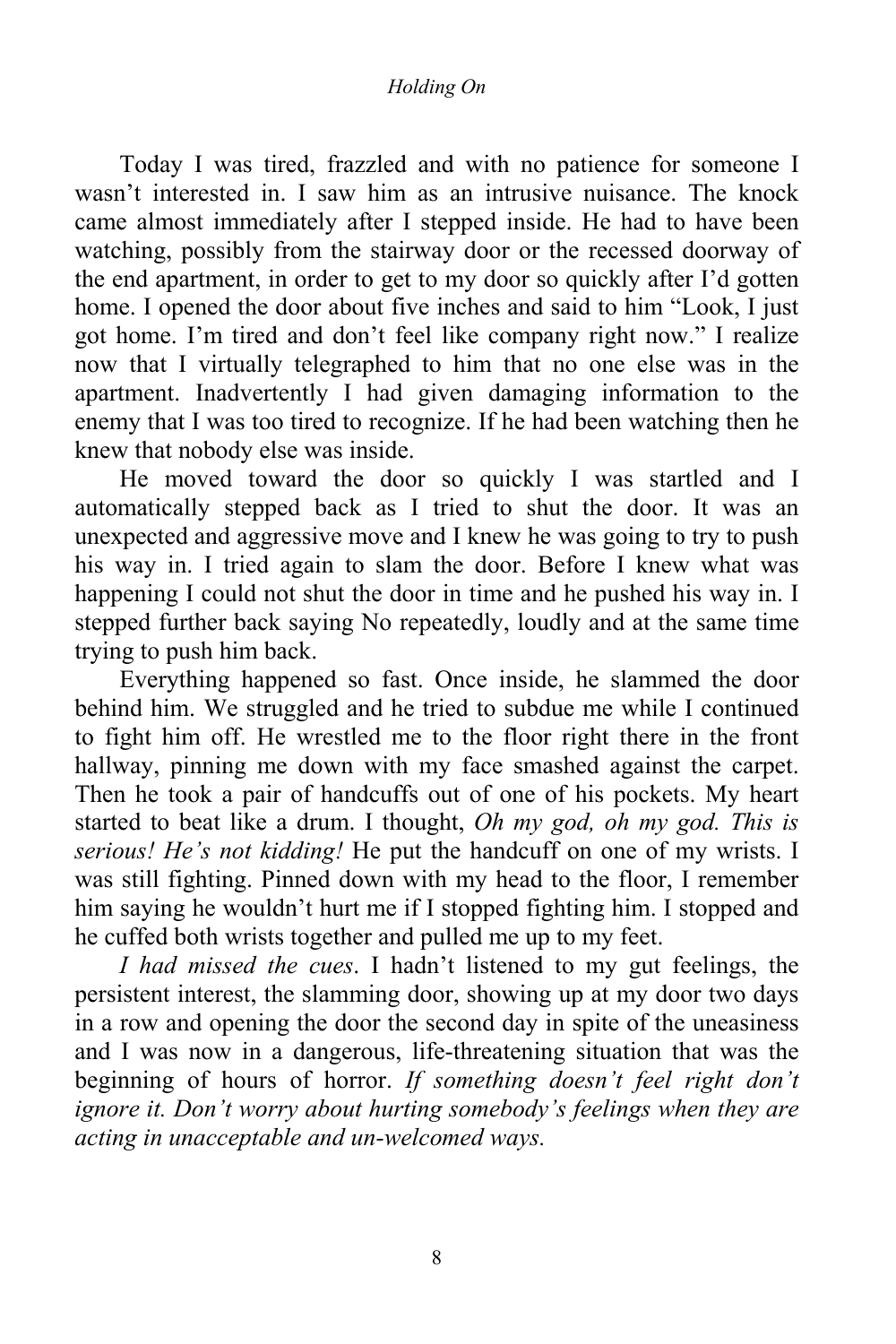He pulled me into the living room, grabbed a chair from the dining room table, pulled it to the living room area and shoved me down. I tried to get him to talk and tell me why he was doing this. It was fruitless. You cannot reason with evil, especially when someone is intent on imposing his will on you. He said that he had nothing to lose and was tired of people saying 'no' to him. With a sick feeling in the pit of my stomach, I said to myself Oh my God, *I'm the no that sent him over the edge*. At this point I didn't see it as personal. I just happen to be a person he was sure he could overpower. This was a dangerously crazy and evil person who had come into my home and taken over. *Psalm 71:12 Do not be far from me, my God, come quickly, God, to help me.*

After pacing around my apartment going through things, he picked up my purse and started going through it, taking what little cash I had and putting it in his pocket. He pulled out my checkbook and looked at how much money there was in the account. *Was this all about a robbery?* He then ordered me to write a check for all the money in the account but corrected himself. I was to write the check for all but twenty dollars. This *benevolent dictator* seemed to take pleasure in making a point of telling me that he was going to *let* me keep twenty dollars. *He was going to let me keep twenty dollars of my own money*. At some point during this period he asked for the title to my car. I told him where it was since clearly I didn't have a choice. He got it and told me to sign it. I did. He had all the power. Essentially, he was saying, "Everything you have is mine, I have total control over it and I'll *let you keep some of it*. I told him that I could write it out to cash but I'd have to go to the bank with him to cash it and show identification.

Thinking he was more interested in the money, I was looking for an opportunity to get out of the apartment. He didn't go for that because he said that I'd try to signal someone and try to get away. Then, he'd have to kill somebody. Already, he was making me responsible for what he *might* do. If he killed someone, it would be my fault. If he had to hurt me if I didn't do what he said it would be my fault. *How many times have you experienced someone doing or saying something crazy or abusing you and then getting mad at you because in his or her mind it was your fault?* He told me to make the check out to him. I honestly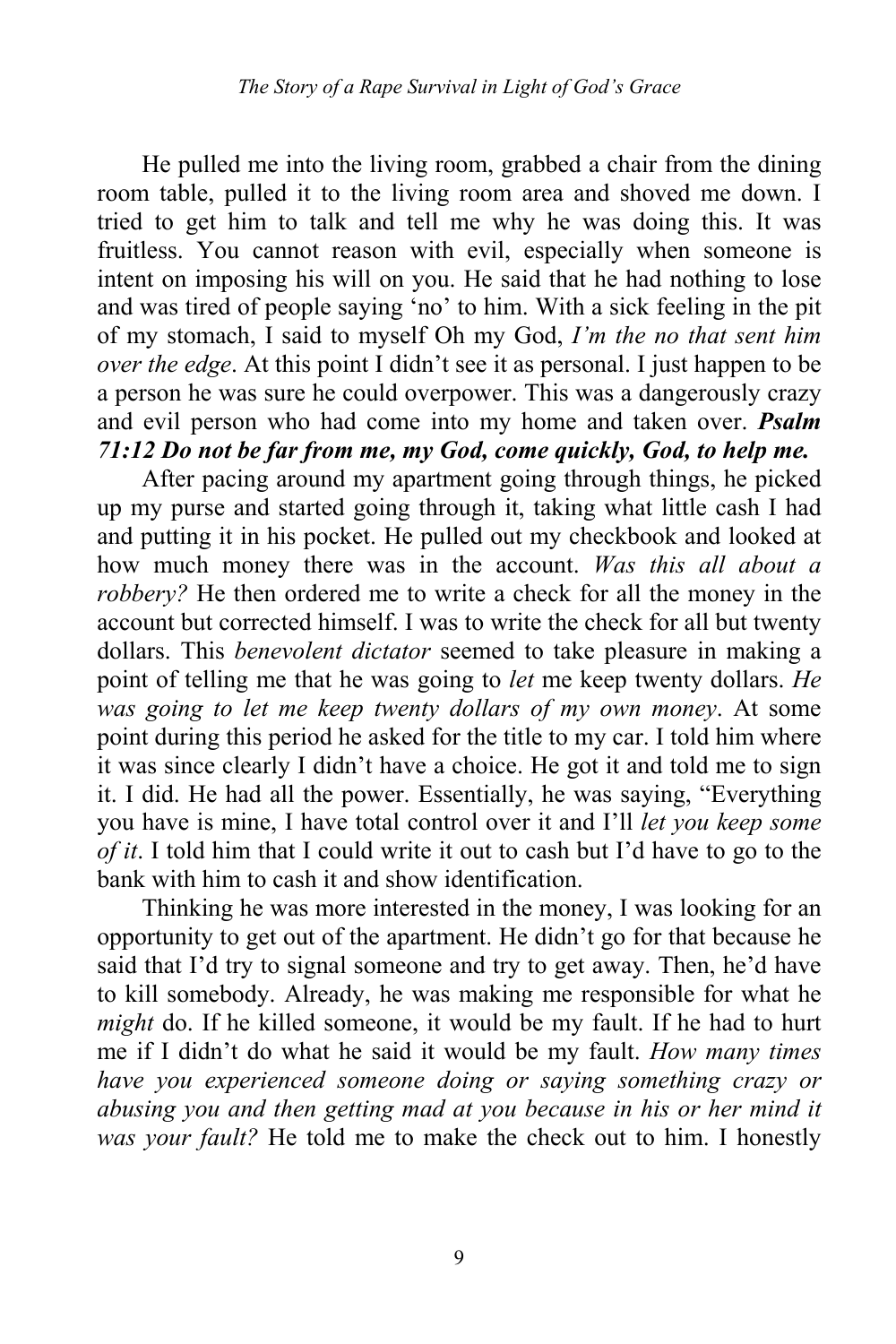don't remember if he gave me his name at the drugstore. It wasn't important to me. He gave me his name!

*HE GAVE ME HIS NAME!* Now I had a name for this person! I now knew who was doing this to me! Evil now had a name. I wrote out the check with my hands still cuffed in front, in my lap. After writing the check, he put it in his pocket. He pulled out a rope from one of the pockets on his pants and tied me to the chair around my torso. He recuffed my hands behind me in back of the chair and pulled out another rope. I hadn't seen where it came from. I thought it was from my utility closet and he used it to tie me more securely. He tied me in such a way that the rope was looped around my neck, down the back of the chair around to the cuffs where he yanked the rope really tight. He then looped it and tied it around my hands. What was left of the rope was separated with each section going down the back legs of the chair. Then he tied them to the front legs with more knots.

He got up, paced around some more, and then took the extension cords off of my Christmas tree. With these he tied my ankles to the front legs of the chair. I was told later that this is the method that guerillas used to securely tie up their prisoners.

I was trying not to panic but my breathing was getting short and fast. I could do *nothing*. He seemed beyond reason. This was *so bad*. When I was a child and bad things were happening I could shut my eyes, walk away or pull the covers over my head, not see what was going on and forget. Now I couldn't do it. This was real

*Children are very resilient and are able to block out what they can't cope with. They can go to another place in their minds and focus on the minute to distract themselves. They lose that ability, as they grow older. Adults have to turn to other methods to help them forget or numb themselves to the unbearable and inescapable. I felt that I had so little control of my life and circumstances growing up that I refused to give up what 'little' control I did have to drugs and alcohol. Now, this stranger had taken that remaining control away.* 

He paced around me rubbing his hands together as though he was thinking, "So, what am I going to do next?" He came over to me began opening the front of my blouse. I tried to squirm away but I couldn't move. He started fondling me. No! *Fondle* is a nice word. What he did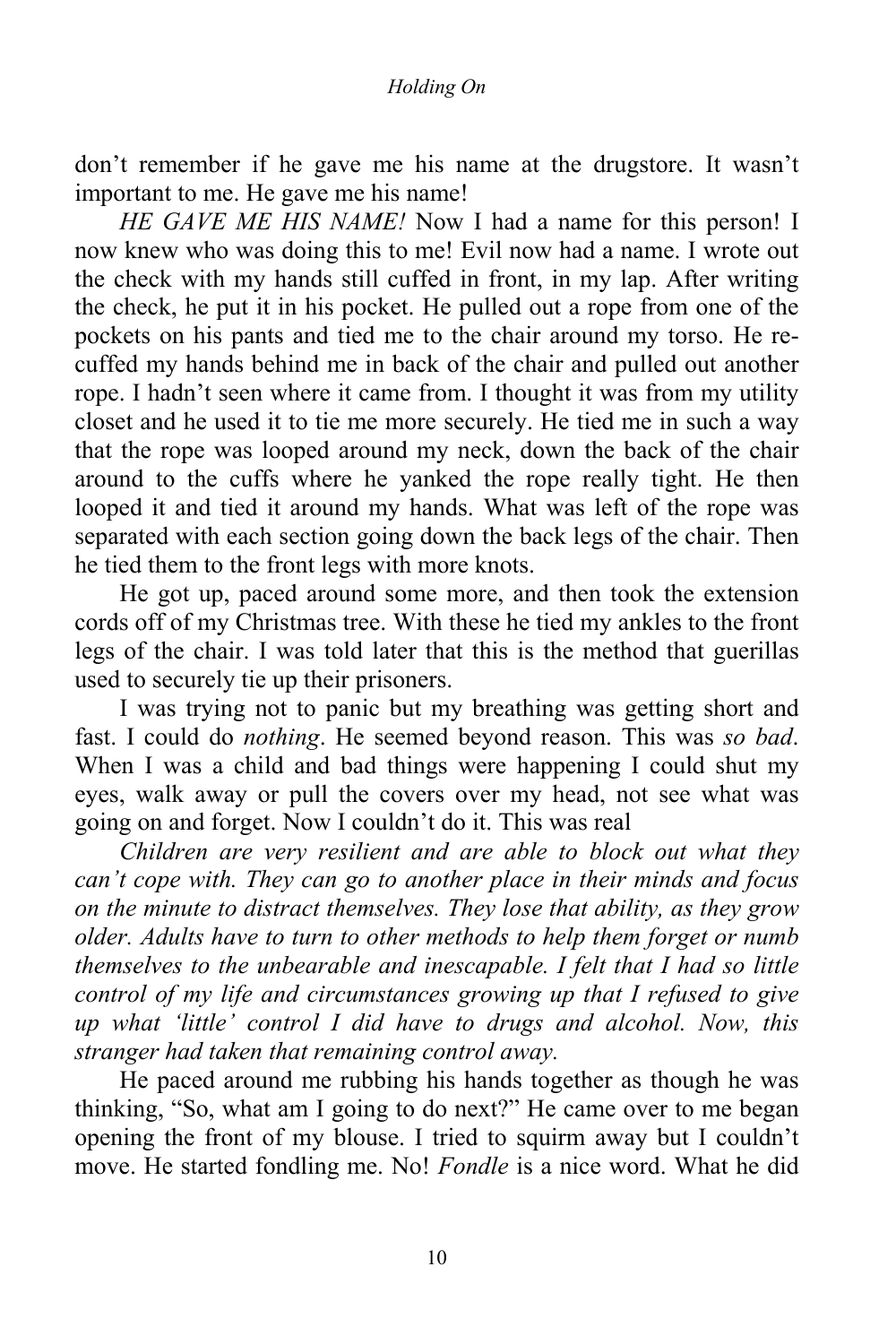was handle, tug and pull. I was tied so tightly that I couldn't move or even twist out of the way. I could do nothing to stop him. All I could do was squeeze my eyes shut tight. If I couldn't see what was happening, maybe it wasn't happening and maybe I could not be there. It didn't work.

I tried to detach myself from what was going on. Then I heard him unzip his pants and he told me what he wanted me to do. My eyes still shut tight, I peeped, shook my head and cried 'No! No!' The next time I peeped I saw him taking out a gun. He released the safety, pointed it at my forehead and said 'Do It!' I thought that a gunshot to the head would be quick. It didn't occur to me that this was about prolonging what was happening. He was taking pleasure in controlling and terrorizing me.

My eyes still shut tight, I said "Go ahead and shoot me, I'm not doing that!" This was bravado in the face of danger and I don't know where it came from*. Psalm 64:1 Hear me, my God, as I voice my complaint; protect my life from the threat of the enemy***.**

I peeped again and saw that he had put the gun away. He had taken out a knife and was slowly opening it. The blade seemed to be about six inches long. He put it to the side of my neck. He rubbed the blade back and forth on my throat. I don't know if it was his finger or the knife blade that I felt moving back and forth. All I could think about was the knife slicing through the side of my throat, feeling my life drain away and being conscious while it was happening knowing I was going to die. With my eyes still shut tight, I did what he wanted. He was threatening, had the power and was in control. I had to figure out how to survive.

He repeatedly said that he knew the only crime that would get more time than rape was murder so he had nothing to lose. He said he wouldn't hurt me as long as I did exactly what he wanted. When he was finished, he decided it was time for him to go to the bank. He opened the utility closet threw everything out of it and shoved me inside still tied to the chair facing the door. He put duct tape over my mouth, checked the ropes and shut the door before leaving. The bank was going to close at five o'clock. He was going to my bank to cash the check that was made out to him. The arrogance of stupidity is that if you're in control then everybody else is stupid and powerless and can't stop you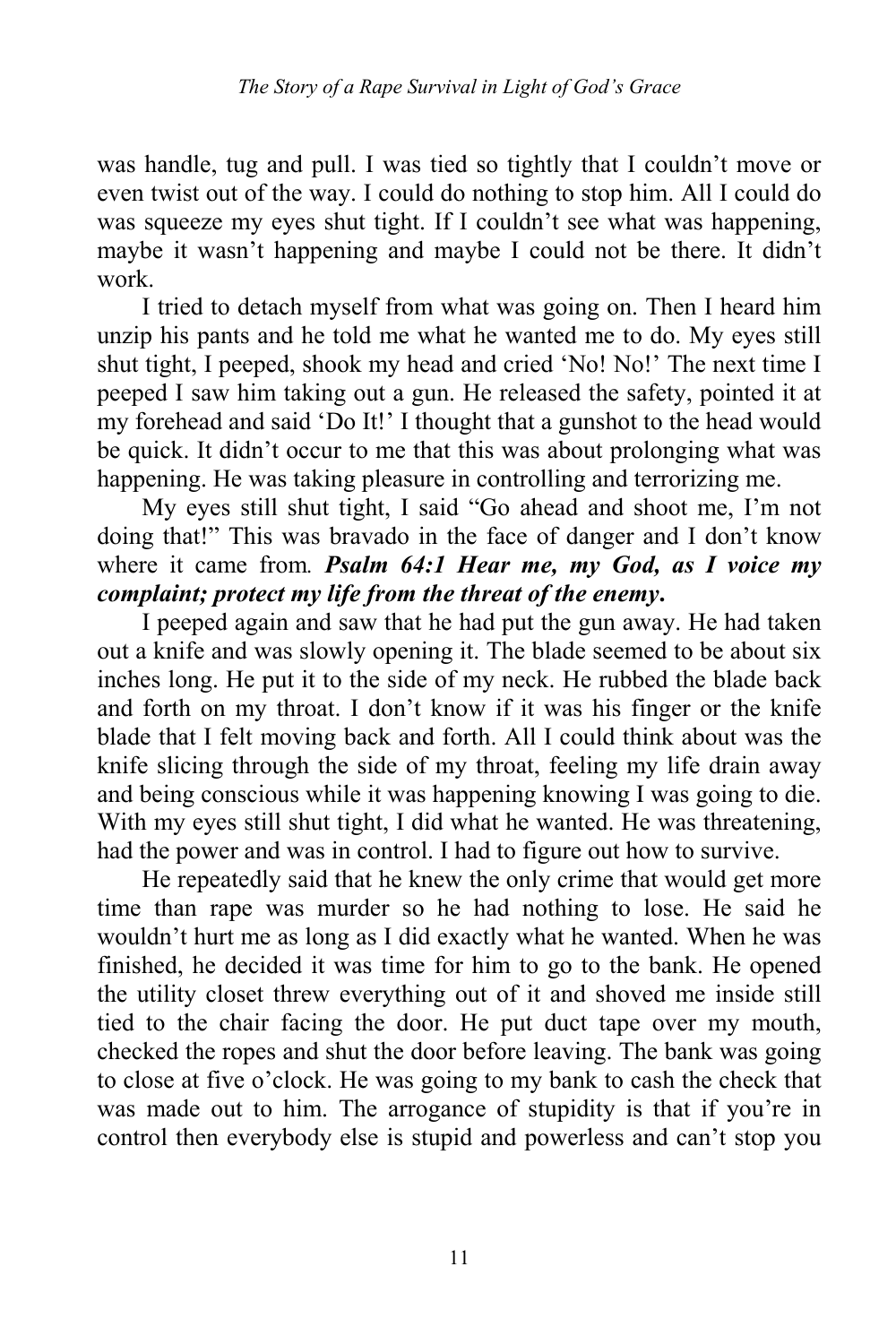from doing whatever you want. **Psalm 53:4 Do all these evildoers know nothing? They devour my people as though eating bread***.* 

When he left, I realized that any attempt to tilt the chair forward would end up with me choking myself because of the way the ropes were tied. I wasn't going anywhere. I learned later that he had also jammed another chair outside of the closet door. At this point it had been more than two hours since he'd knocked on the door. This terrifying horror filled imprisonment would last for another twenty-two **hours**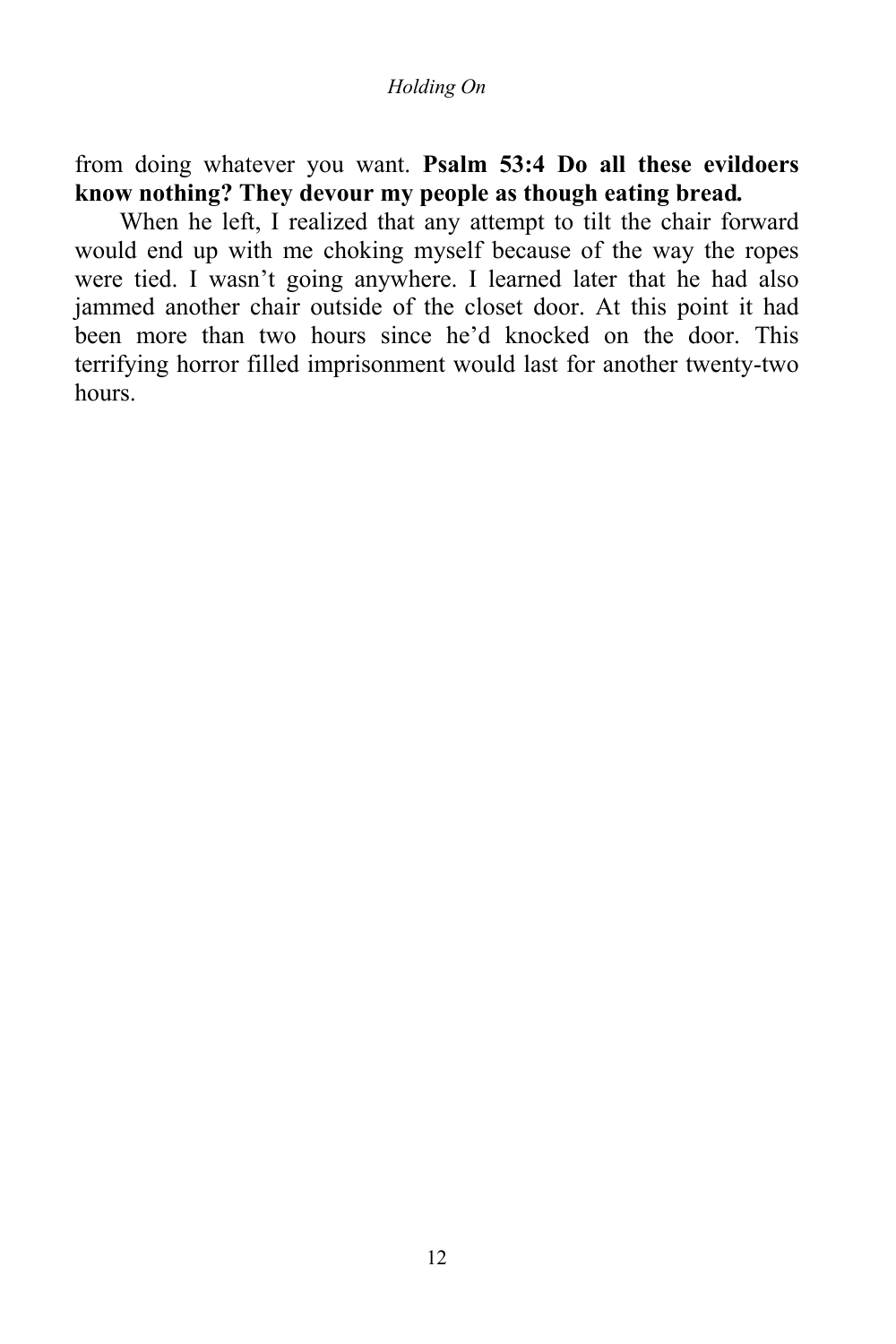#### **Chapter 3 While He Was Gone (In the Closet)**

#### *Psalm 81:7 In your distress, you called and I rescued you, I answered you out of a thundercloud*

*When you are alone and totally isolated and there is no one around who can help you, there is God. When you are distressed, overwhelmed by circumstances beyond your control and unable to think, there is God. Where there is peace that keeps you grounded in the face of unspeakable terror, there is God. Where there is God there is calm.* 

When he put me in the utility closet, bound and gagged with the door shut, the darkness and the reality of the situation became overwhelming. The way he had tied me up with the rope looped around my neck and down my back held me ramrod straight. This made it impossible to tilt forward and get my footing without choking myself. I couldn't get the tape off of my mouth so I couldn't even scream. It was pitch black in the closet. He'd told me too many times to count that the only crime to get more time than rape was murder. I thought he had already done all he could to me. With nothing to lose he made it clear that he would just as soon kill me as not, if I didn't do what he said. I couldn't move. I couldn't scream. I couldn't even raise a hand to fend off a blow. All I could do was sit there, think, and wait, and the terror closed in on me.

What was he going to do when he came back? He had all my cash, made me write a check for the money I had in the bank and made me sign over the title to my car. He had sexually abused me and made it clear that he could kill me at anytime, if he wanted to. These thoughts closed in on me and I was terrified!

 I thought about my father and what would happen to him when he found out I was dead and how I died. I was his only daughter and his youngest child and I always knew that I was special to him. All those years ago when he left I never thought he left *me.* I knew that he had left my mother even before he told me, years later, about the exact moment he knew he had to leave. When I turned twenty-one and defied Mother,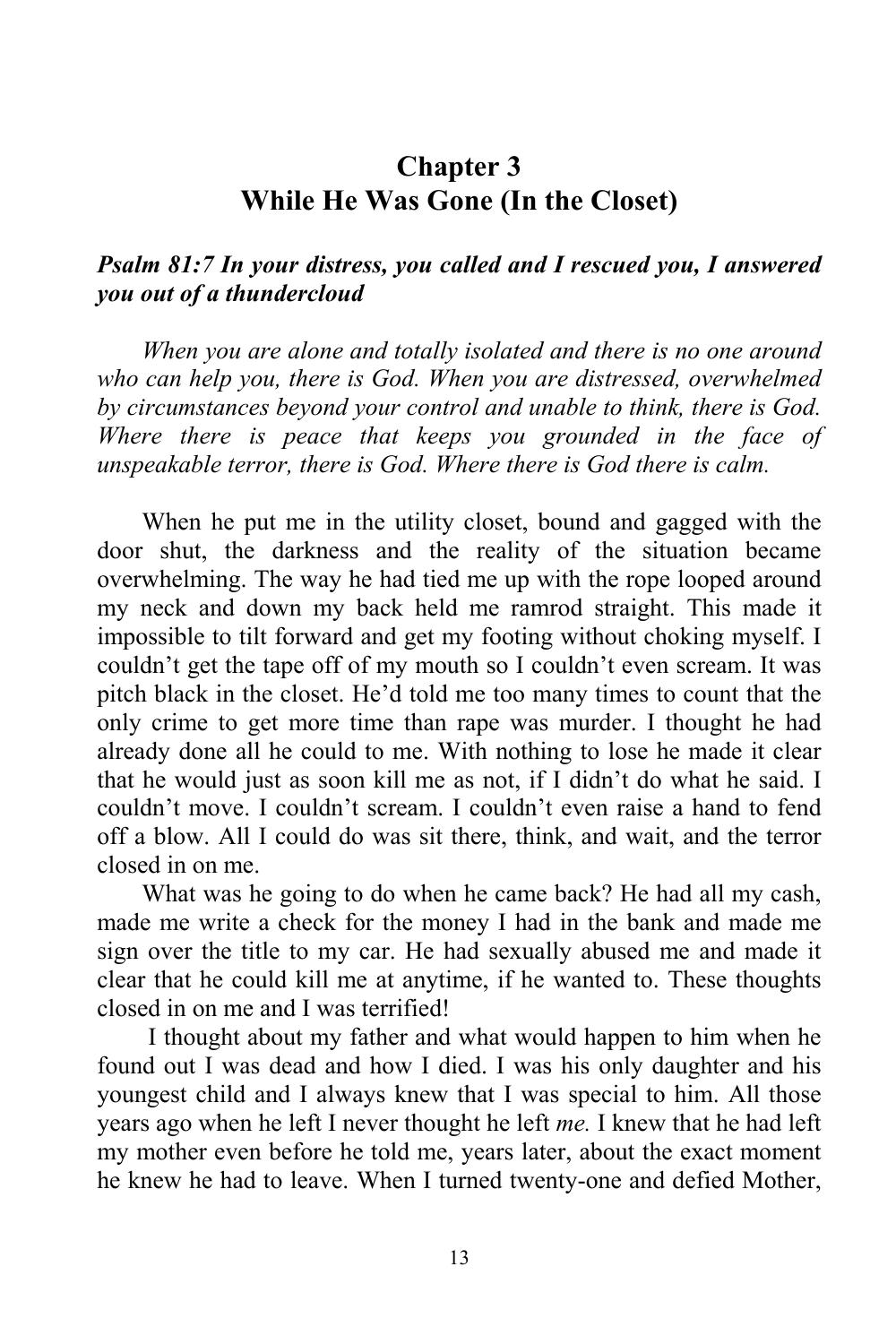We reconnected with more than just phone calls and letters and I visited him in regularly.

He had been in failing health the past few years and I visualized him having a heart attack and dying after hearing the news. I tried to stop thinking about that. I tried to pray. I tried to say The Lord's Prayer and I couldn't remember the words past "Our Father Who Art in Heaven." It was a prayer like the child's prayer, "Now I Lay Me Down To Sleep" that most children can rattle off without thinking and I couldn't get past "Our Father."

When I couldn't remember the words I knew just how terrified I was. I couldn't breathe and I couldn't block out the reality of what was happening! I was bound, gagged, tied to a chair in a closet and this person might kill me when he was finished. This was real! I couldn't remember how to say this prayer that used to be as easy as breathing! The closet was pitch black. I couldn't see! I couldn't move! I couldn't even scream!

Here and now and in this moment, in this closet, any second he could come back and kill me. He had everything. There was no reason left not to kill me. All I could do was think and the terror enveloped me so much that I could barely breath. He could kill me and nobody would know what happened, who did it or why. People could think anything, speculating about what had happened, and probably would. I had seen him walking around and wiping off anything he'd touched before he put me in the closet. My heart was pounding, knowing that he could rip the door open at any moment and kill me. Resigned, knowing that I could very likely die and hardly able to breath at all now, I stopped trying to say the Lord's Prayer or even "Please God, get me out of this. I simply prayed, "*Please God Don't Let Terror Be The Last Thing I feel.*"

 Almost instantly this calmness came over me in the horrible, isolated blackness when I was completely at the mercy of this monster. It had to be God's presence with me in that closet. A prayer in a time of desperate need was answered immediately. **Matthew 21:22 If you believe, you will receive whatever you ask for in prayer.** *We know that God answers prayers but in His time not necessarily when you want something to happen. But, God, seeing your need, answers your prayer exactly on time.*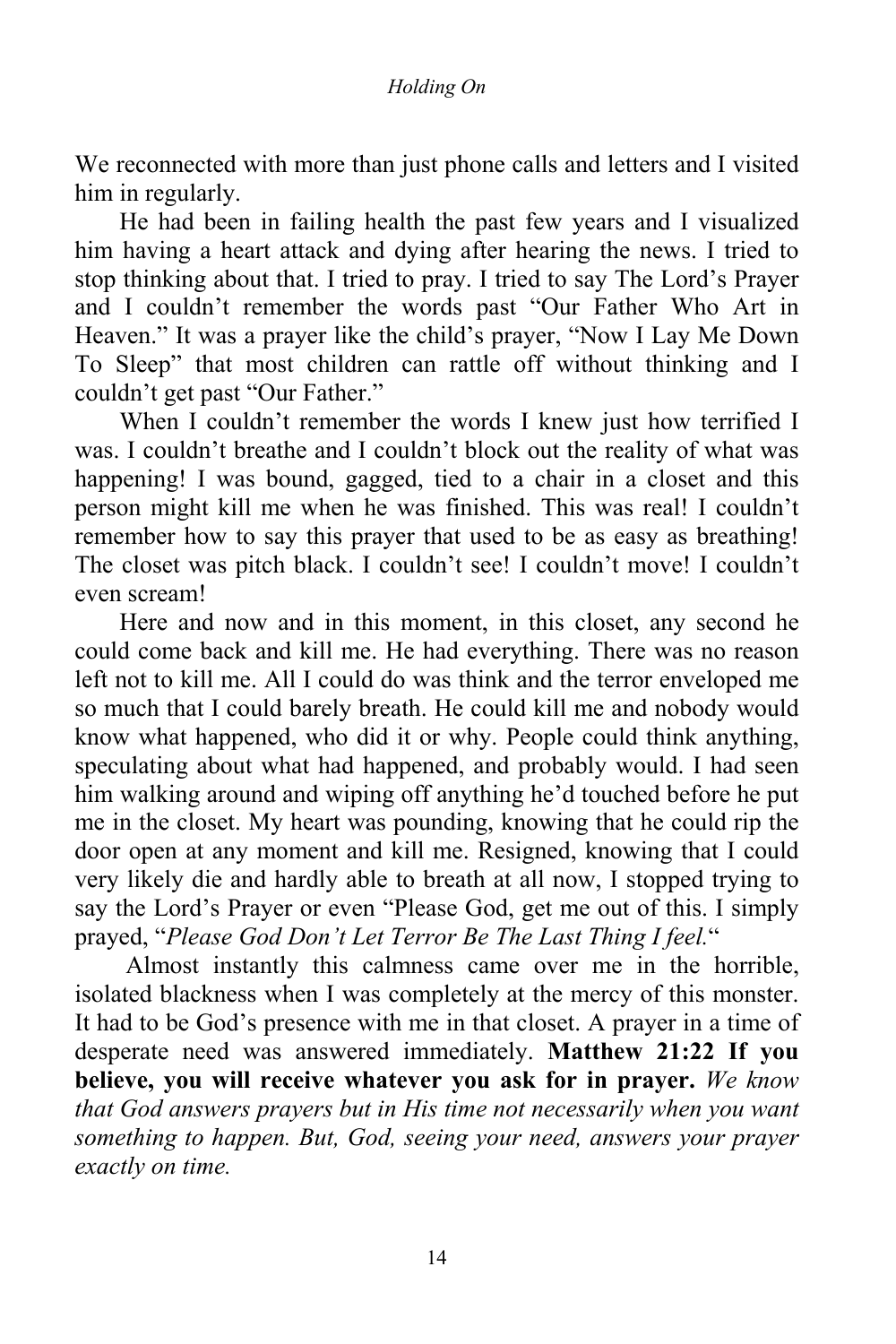My breath started to come easier. Nothing else had changed. The reality was that I was still bound, gagged, trapped, held prisoner in a closet by this person who could do anything to me that he wanted and I could do nothing to stop him. He had ultimate power over me. I could do nothing but wait for him to come back and think about what had already happened and what he might still do. And I waited.